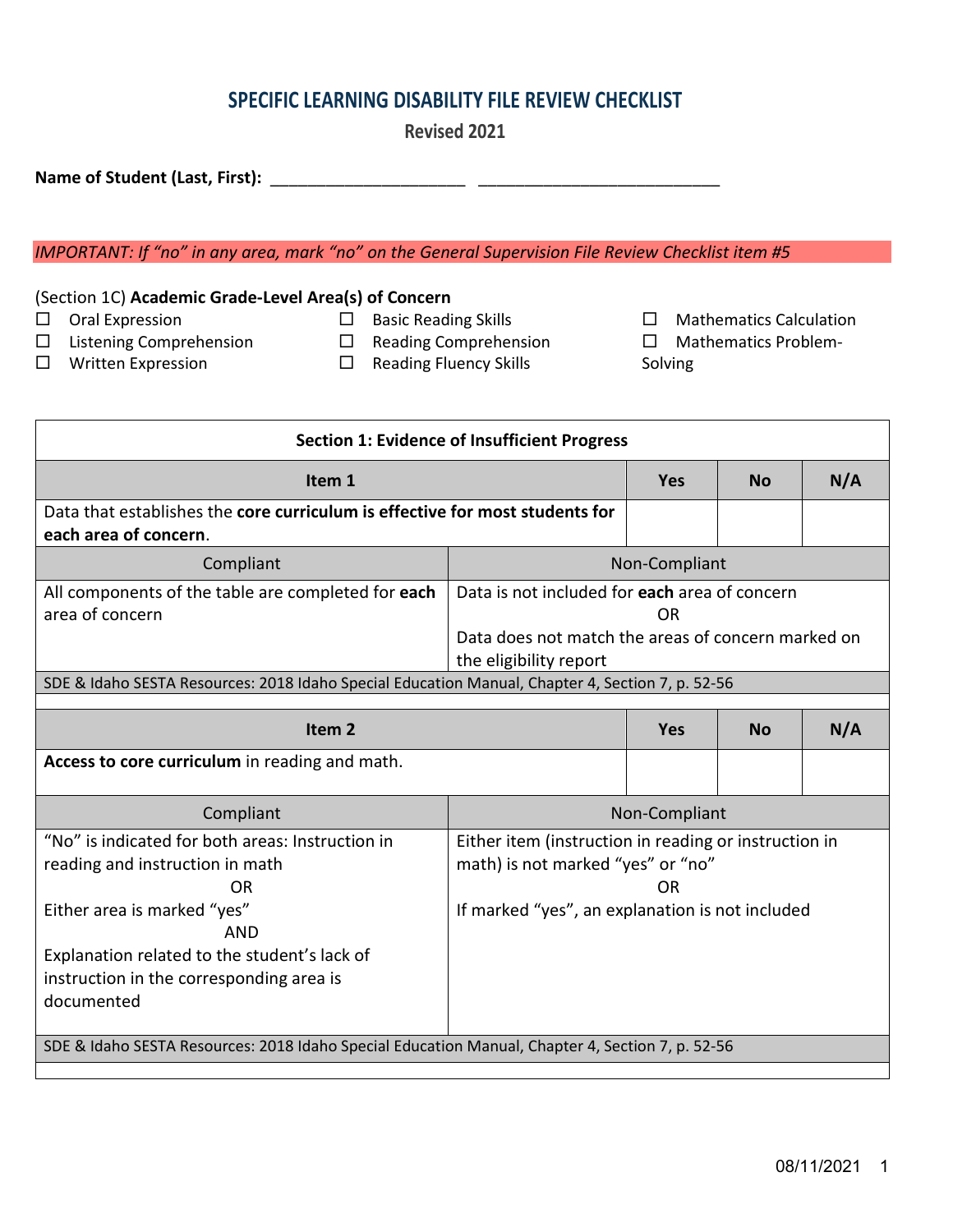| Item <sub>3</sub>                                                                                                                                                                                                                                                                                                                                                                                                      |                                                                                                                                                                                                                                                                                                                                                                   | <b>Yes</b> | <b>No</b> | N/A |
|------------------------------------------------------------------------------------------------------------------------------------------------------------------------------------------------------------------------------------------------------------------------------------------------------------------------------------------------------------------------------------------------------------------------|-------------------------------------------------------------------------------------------------------------------------------------------------------------------------------------------------------------------------------------------------------------------------------------------------------------------------------------------------------------------|------------|-----------|-----|
| For each area of concern, the team has included standardized, norm-<br>referenced progress monitoring data with interpretive information that<br>includes an aimline, trendline, decision points, student's rate of<br>improvement, and national or local norms for grade-level peers.                                                                                                                                 |                                                                                                                                                                                                                                                                                                                                                                   |            |           |     |
| Compliant                                                                                                                                                                                                                                                                                                                                                                                                              | Non-Compliant                                                                                                                                                                                                                                                                                                                                                     |            |           |     |
| For each area of concern,* a description of the data<br>with interpretive information that includes:<br>Aimline<br>$\bullet$<br><b>Trendline</b><br>$\bullet$<br>Decision points<br>$\bullet$<br>Student's rate of improvement<br>$\bullet$<br>National or local norms for grade-level peers<br>$\bullet$<br>*For reevaluation, progress monitoring data is<br>required only when considering new areas of<br>concern. | Information is missing for one or more areas of<br>concern.<br>0R<br>Description, graph, or combination of both does not<br>include one or more of the following for one or more<br>areas of concern:<br>Aimline<br>Trendline<br>$\bullet$<br>Decision points<br>$\bullet$<br>Student's rate of improvement<br>National or local norms for grade-level peers<br>٠ |            |           |     |

# SDE & Idaho SESTA Resources: 2018 Idaho Special Education Manual, Chapter 4, Section 7, p. 52-56

| Item <sub>4</sub>                                                                                                                                                                                                                                                                                    |                                                                                                                                                                                                                                                                                                                                                                                                      | <b>Yes</b> | <b>No</b> | N/A |  |
|------------------------------------------------------------------------------------------------------------------------------------------------------------------------------------------------------------------------------------------------------------------------------------------------------|------------------------------------------------------------------------------------------------------------------------------------------------------------------------------------------------------------------------------------------------------------------------------------------------------------------------------------------------------------------------------------------------------|------------|-----------|-----|--|
| Observation of academic performance/behavior in each area of concern.                                                                                                                                                                                                                                |                                                                                                                                                                                                                                                                                                                                                                                                      |            |           |     |  |
| Compliant                                                                                                                                                                                                                                                                                            | Non-Compliant                                                                                                                                                                                                                                                                                                                                                                                        |            |           |     |  |
| Observation takes place in general education<br>setting, aligns with the identified area of concern<br>AND includes each of the following:<br>Name of observer<br>$\bullet$<br>Title of observer<br>$\bullet$<br>Location<br>$\bullet$<br>Subject area<br>$\bullet$<br>Date<br>$\bullet$<br>Duration | One or more components are missing from the<br>observation documentation.<br>Examples include:<br>• An overall description of the student in the<br>classroom setting, not specific to a date/time<br>Observation is completed in the special<br>$\bullet$<br>education setting<br>The general education teacher is the observer<br>٠<br>The identified area of concern is not observed<br>$\bullet$ |            |           |     |  |

#### SDE & Idaho SESTA Resources: 2018 Idaho Special Education Manual, Chapter 4, Section 7, p. 52-56

| Section 2: Evidence of Low Achievement in One or More of the Suspected Areas |     |           |     |
|------------------------------------------------------------------------------|-----|-----------|-----|
| Item 5                                                                       | Yes | <b>No</b> | N/A |
| Evidence indicates performance that is significantly below the mean on a     |     |           |     |
| cluster, composite, or two (2) or more subtest scores in the specific        |     |           |     |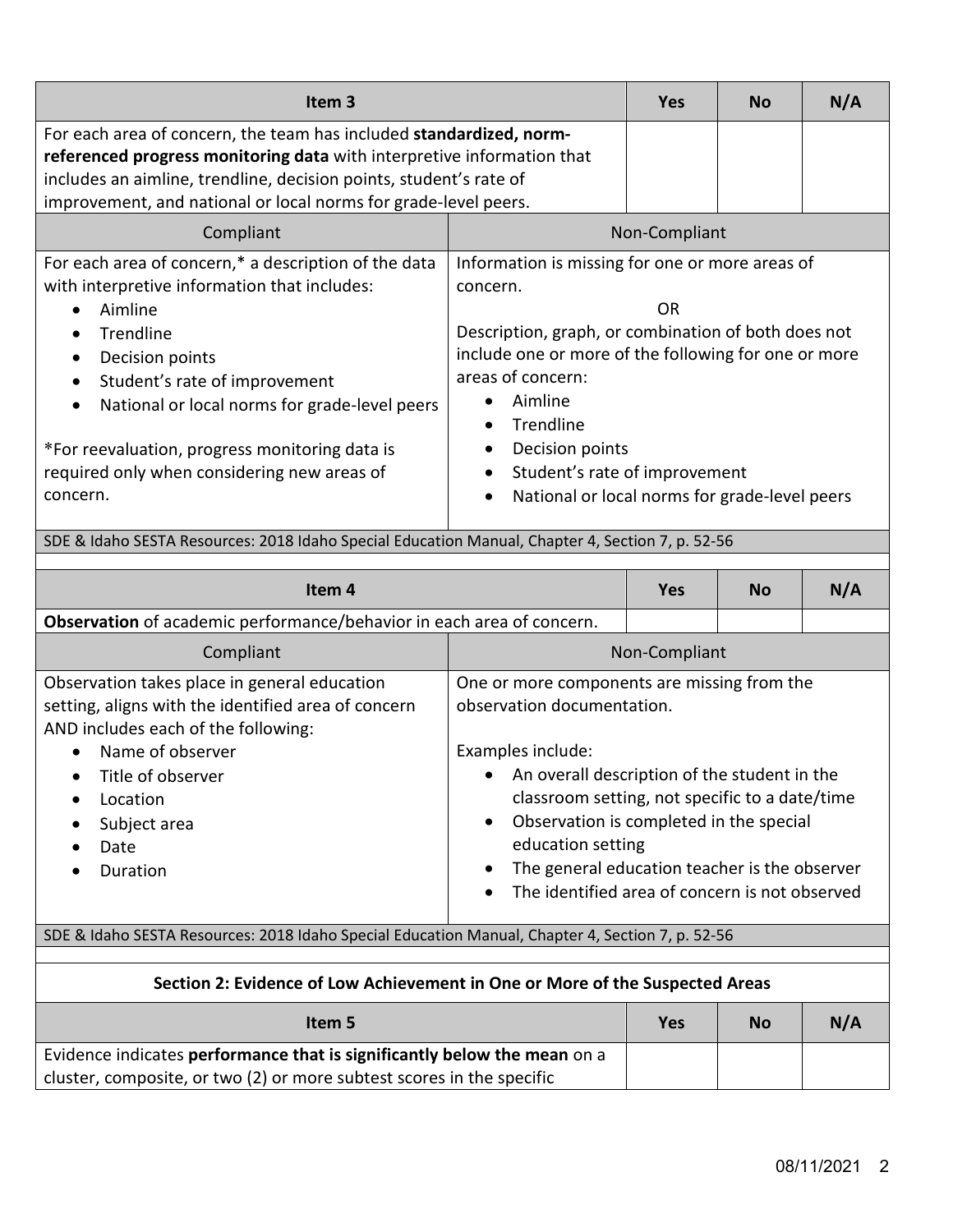| academic area(s) of concern on a norm-referenced, standardized, |  |  |
|-----------------------------------------------------------------|--|--|
| achievement assessment.                                         |  |  |